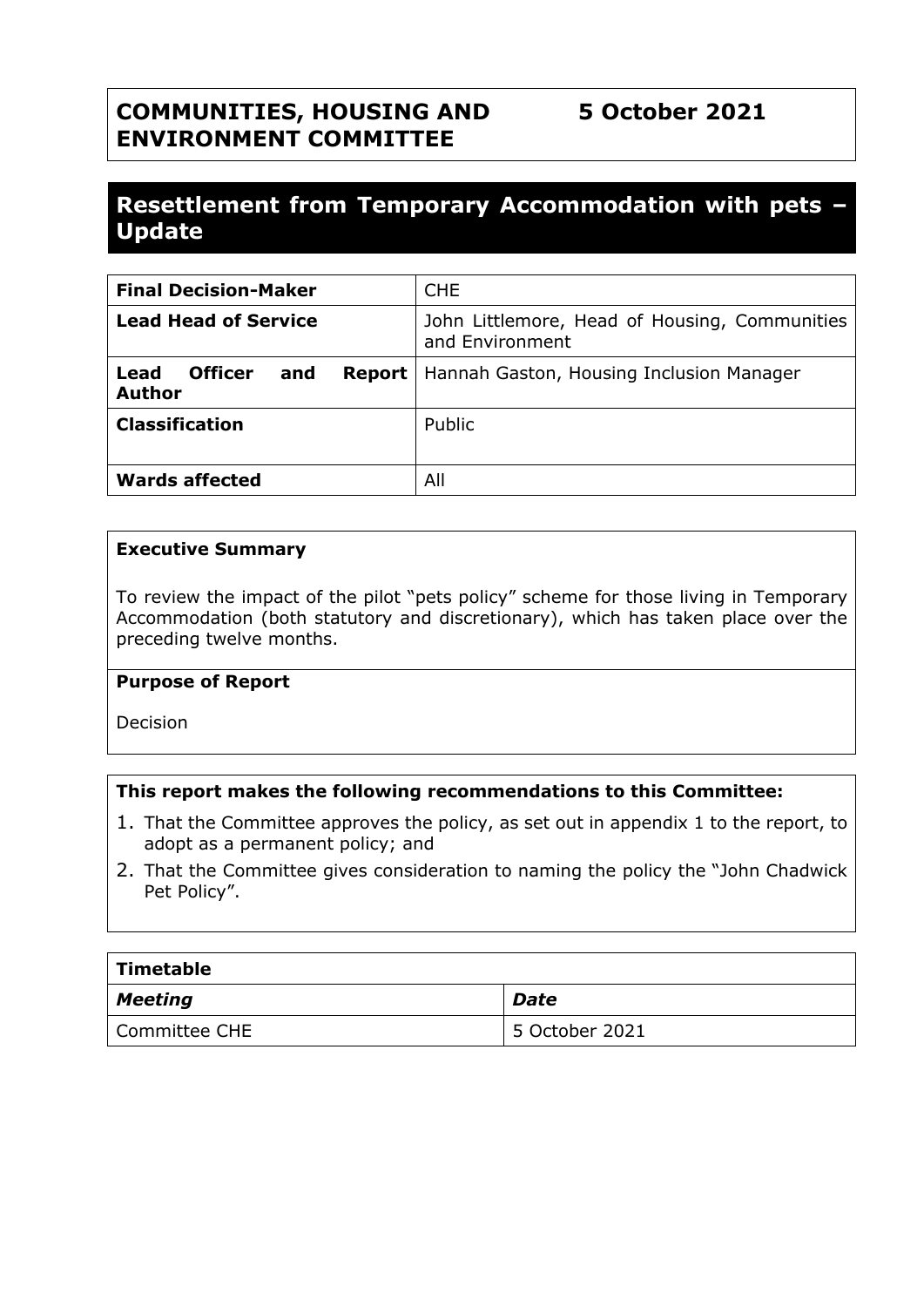# **Resettlement from Temporary Accommodation with pets – Update**

## **1. CROSS-CUTTING ISSUES AND IMPLICATIONS**

| <b>Issue</b>                                              | <b>Implications</b>                                                                                                                                                                                                                                                           | Sign-off                                                                  |
|-----------------------------------------------------------|-------------------------------------------------------------------------------------------------------------------------------------------------------------------------------------------------------------------------------------------------------------------------------|---------------------------------------------------------------------------|
| <b>Impact</b><br>on<br>Corporate<br><b>Priorities</b>     | We do not expect the recommendations will<br>themselves<br>materially<br>affect<br>by<br><b>of</b><br>achievement<br>corporate<br>priorities. However, they will support the<br>Council's overall achievement of its aims as<br>set out in section 3 [preferred alternative]. | Head of Housing<br>and Community<br><b>Services</b>                       |
| <b>Cross</b><br><b>Cutting</b><br><b>Objectives</b>       | Deprivation and Social Mobility is Improved<br>The report recommendation(s) supports<br>the achievement(s) of the deprivation and<br>social mobility cross cutting objectives by<br>ensuring those who are homeless have<br>access to appropriate accommodation.              | Head of Housing<br>and Community<br><b>Services</b>                       |
| <b>Risk</b><br><b>Management</b>                          | risk<br><b>The</b><br>of<br>undertaking<br>these<br>recommendations are fairly limited and<br>should not have a significant impact on our<br>move on from temporary accommodation.                                                                                            | Head of Housing<br>and Community<br><b>Services</b>                       |
| <b>Financial</b>                                          | The<br>proposals<br>the<br>set<br>out<br>in<br>recommendation are all within already<br>approved budgetary headings and so need<br>no new funding for implementation.                                                                                                         | <b>Director</b><br>of<br>Finance<br>and<br><b>Business</b><br>Improvement |
| <b>Staffing</b>                                           | We will deliver the recommendations with<br>our current staffing compliment.                                                                                                                                                                                                  | Head of Housing<br>Community<br>and<br><b>Services</b>                    |
| Legal                                                     | Acting on the recommendations is within<br>the Council's powers as set out in<br>Homelessness Reduction Act 2017 and<br>associated code of guidance.                                                                                                                          | Leader<br>Team<br>(Contentious)                                           |
| <b>Privacy</b><br>and<br><b>Data</b><br><b>Protection</b> | the<br>recommendations<br>will<br>Accepting<br>increase the volume of data held by the<br>Council. We will hold that data in line with<br>our retention schedules.                                                                                                            | Policy<br>and<br>Information<br>Team                                      |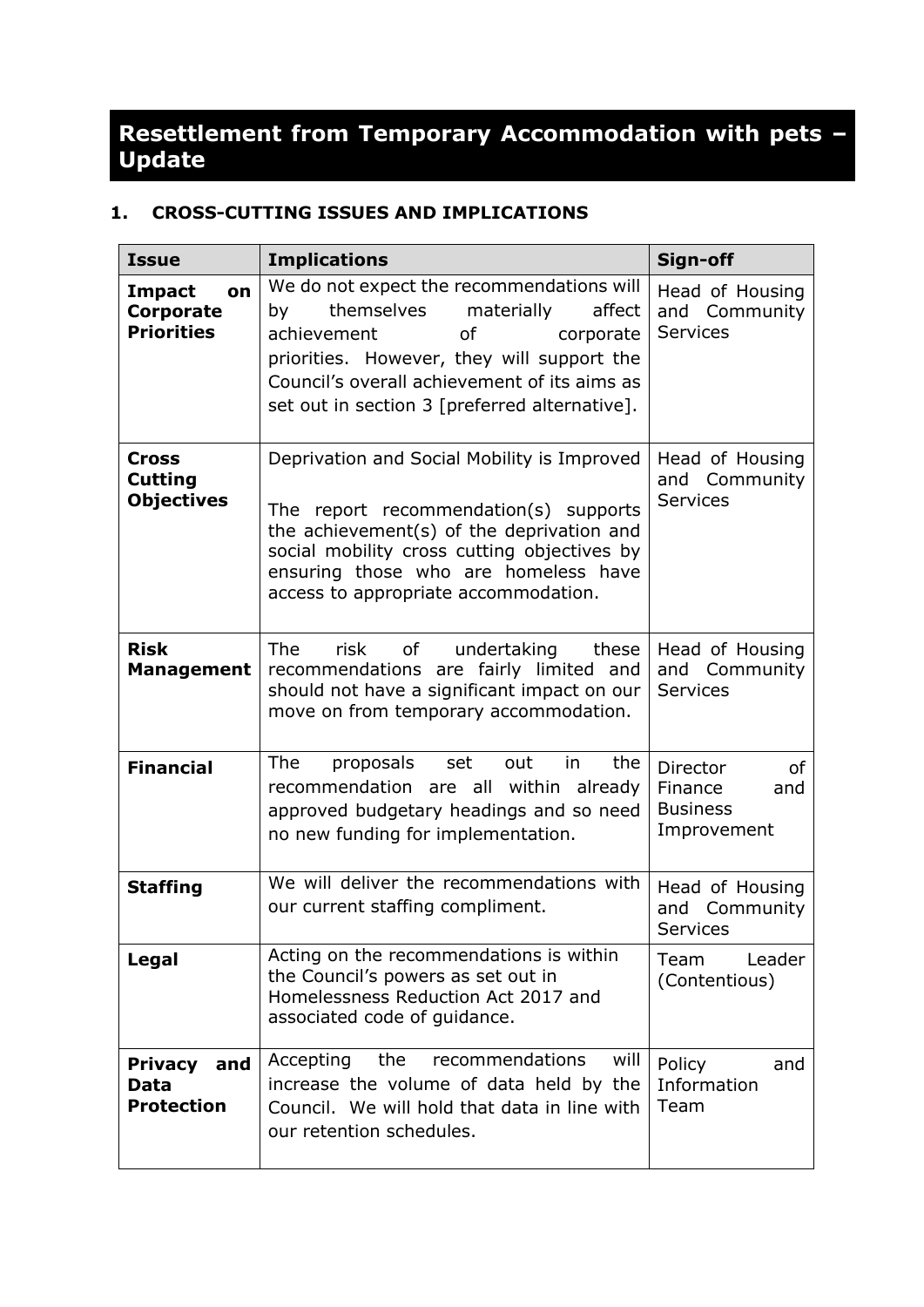| <b>Equalities</b>                                   | Equalities Impact Assessment<br>An<br>was<br>undertaken as part of the development of<br>the Pets in Accommodation policy in 2018.                                                                          | <b>Equalities</b><br>and<br>Communities<br>Officer  |
|-----------------------------------------------------|-------------------------------------------------------------------------------------------------------------------------------------------------------------------------------------------------------------|-----------------------------------------------------|
| <b>Public</b><br><b>Health</b>                      | We recognise that the recommendations<br>will likely have a positive impact on the<br>mental wellbeing of individuals with pets.                                                                            | <b>Healthy</b><br>Lifestyles Officer                |
| <b>Crime</b><br>and<br><b>Disorder</b>              | The recommendation will have a neutral<br>Crime<br>Disorder.<br><b>The</b><br>impact<br>and<br>on<br>Community Protection Team<br>have<br>been<br>consulted<br>mitigation<br>and<br>has<br>been<br>proposed | Head of Housing<br>and Community<br><b>Services</b> |
| <b>Procurement</b>                                  | No procurement process required                                                                                                                                                                             | Housing<br>and<br>Inclusion<br>Manager              |
| <b>Biodiversity</b><br>and Climate<br><b>Change</b> | <b>Biodiversity and Climate Change</b><br>There are no implications on biodiversity<br>and climate change.                                                                                                  | Biodiversity<br>and<br>Climate<br>Change<br>Officer |

# **2. INTRODUCTION AND BACKGROUND**

- 2.1 MBC has taken an innovative and flexible approach to individuals who find themselves homeless, in need of accommodation and have a household pet. We developed a policy a few years ago which enables the homeless household to be placed into our own temporary accommodation (TA) with their pet whilst waiting for an appropriate move on option to become available.
- 2.2 This policy has been a success and we have accommodated many individuals in our own stock, and more recently in private nightly paid accommodation, who are owed a statutory or a discretionary duty including many rough sleepers. Currently we are accommodating approximately five to six dogs, across a number of households and we have one former rough sleeper living in self-contained accommodation with a dog.
- 2.3 Even though we have developed our own pet policy this does still bring challenges in terms of moving households on from TA and finding appropriate accommodation. Many landlords including registered social housing providers and private landlords refuse to take tenants with animals. This can often lead to a household being offered a property which is not suitable for pets or with a landlord who will not accept them.
- 2.3.1 We recently had a case with a former rough sleeping female who was offered a flat by a Registered Provider, who then retracted the offer, even after being supplied with evidence from the psychiatric consultant we work closely with that the pet was a benefit to their well being.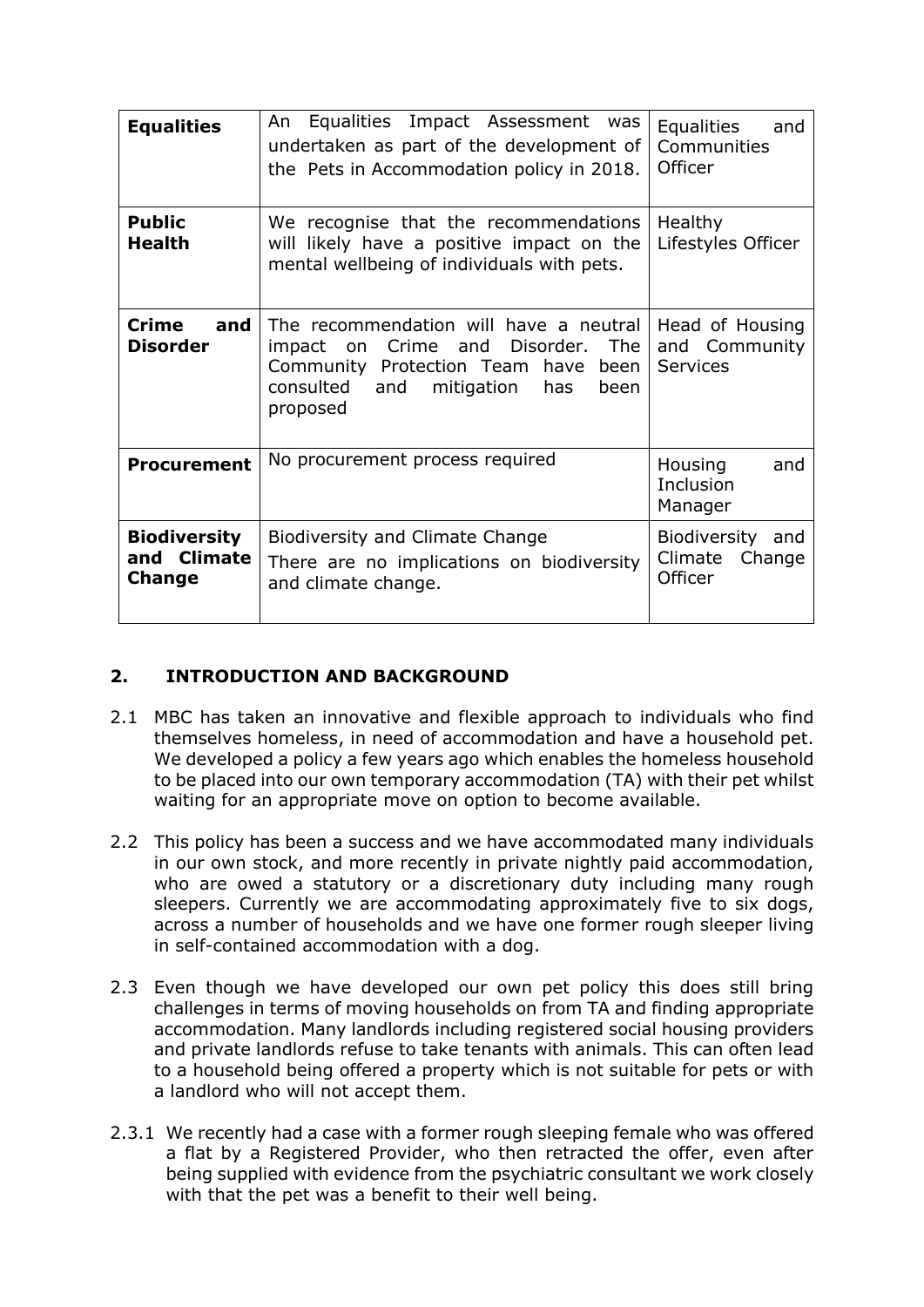- 2.4 This approach is often applied to flat and apartment accommodation and as the majority of the accommodation available to single person households is this type of housing, this affects this client group disproportionately. Some housing providers, such as West Kent Housing are adopting a more flexible approach and it is our aim to encourage more housing providers to review their tenancy conditions to make them more pet friendly.
- 2.5 Whilst we pursue this overarching aim, we proposed to operate the pilot programme in order to address the concerns that pet owning households may have to separate from existing pets. Under this pilot we enabled households who we owe a duty to secure accommodation under the Homelessness legislation to refuse the first offer if that offer was not suitable for a pet, and/or the landlord refused to accept the pet – as with the case study above. If a household refused a property this would not alter their priority date on the Housing Register as would happen in normal circumstance, and we would not look to discharge them for refusing a suitable offer.
- 2.6 Over the past 12 months our staff have been sensitive to the needs of applicants with pets. As a result, we have had very few cases of individuals refusing an offer of accommodation due to them owning pets and it is more likely to be the receiving landlord who will refuse a household based on pet ownership, as per the case study above. Due to a better awareness at the time of letting, the impact of this pilot has been negligible.
- 2.7 To date we have seven households who have been refused accommodation by a landlord due to pet ownership, this is turn has meant a longer stay in TA for their household.
- 2.8 Even noting 2.7, above, our nightly paid TA costs over the preceding years have continued to fall from £687, 942 in 2019-20 to £510,755 in 2020-21 and to date this financial year we are £46,000 under budget for nightly paid temporary accommodation with that extrapolated up for the year – we would reduce the costs again to approx. £495,000.
- 2.9 The length of stay within TA has also stabilised over the preceding years, even noting 2.7 along with the changes to the Allocations Policy, the average number of days for a household to spend in TA has only risen from 85 to 90.
- 2.10 The development of the 'pet policy' arose out of the untimely death of one of our applicants in temporary accommodation – John Chadwick. His friend, Dee Bonett has campaigned tirelessly both locally and nationally for a more sensitive approach to permitting homeless households to keep their pets whilst they move through the homelessness process.
- 2.11 Most recently Dee Bonett requested that the CHE Committee gives consideration to naming the pet policy in John Chadwick's memory. Whilst this is an unusual request, there does not appear to be a stipulation in the Constitution to prevent this. Therefore the Committee is invited to consider Ms Bonett's request in the recommendation section of the report.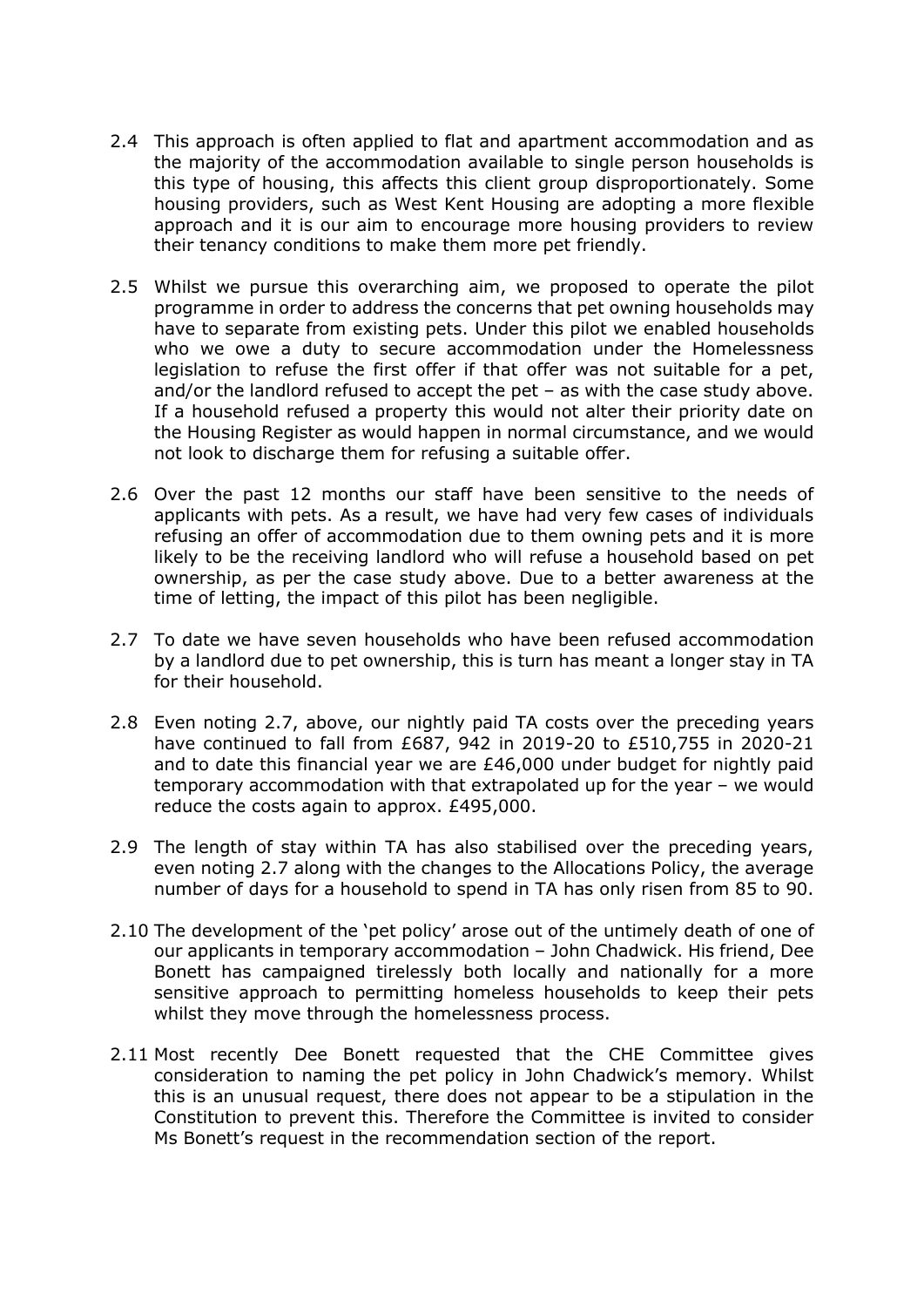## **3. AVAILABLE OPTIONS**

- 3.1 After the success of the pilot scheme, it is recommended that the pilot policy is adopted and embedded within everyday work.
- 3.2 Alternatively, we revert to the former approach, which is compliant with the legislation and only offer one suitable option (regardless of suitability for pets) for move on from temporary accommodation, thereby, people with pets are not able to decline an offer as unsuitable. However, this is not proposed as this approach is not in the spirit of working with individuals who have pets as a support or for therapeutic reasons.

#### **4. PREFERRED OPTION AND REASONS FOR RECOMMENDATIONS**

- 4.1 The preferred option is 3.1. as this approach would enable a successful continuation of the work to date. It would ensure those with pets can retain them and we offer a supportive and holistic approach to resettlement for those facing a very stressful and uncertain time whilst being homeless.
- 4.2 This recommendation ensures the Council is supportive of an individual's right to have a pet, which can be very emotionally valuable to an individual (especially to rough sleepers). It also enables there to be a continued flow through our TA stock and shouldn't become a burden on our budget given the financial pressures we all face now.

## **5. RISK**

5.1 The risks associated with this proposal, including the risks if the Council does not act as recommended, have been considered in line with the Council's Risk Management Framework and contained within the body of the report. We are satisfied that the risks associated are within the Council's risk appetite and will be managed as per the Policy.

## **6. CONSULTATION RESULTS AND PREVIOUS COMMITTEE FEEDBACK**

6.1 The issues of pets within our TA has been on-going for some time and we have developed a "Pets in Accommodation" policy in 2018 – which has been in operation since that time.

#### **7. NEXT STEPS: COMMUNICATION AND IMPLEMENTATION OF THE DECISION**

- 7.1 If the recommendations are approved, then we will ensure these new practises will be implemented within our policies and across the housing team.
- 7.2 It will also be important for those who have pets to understand this option and will form part of an up-dated pet policy and contract.